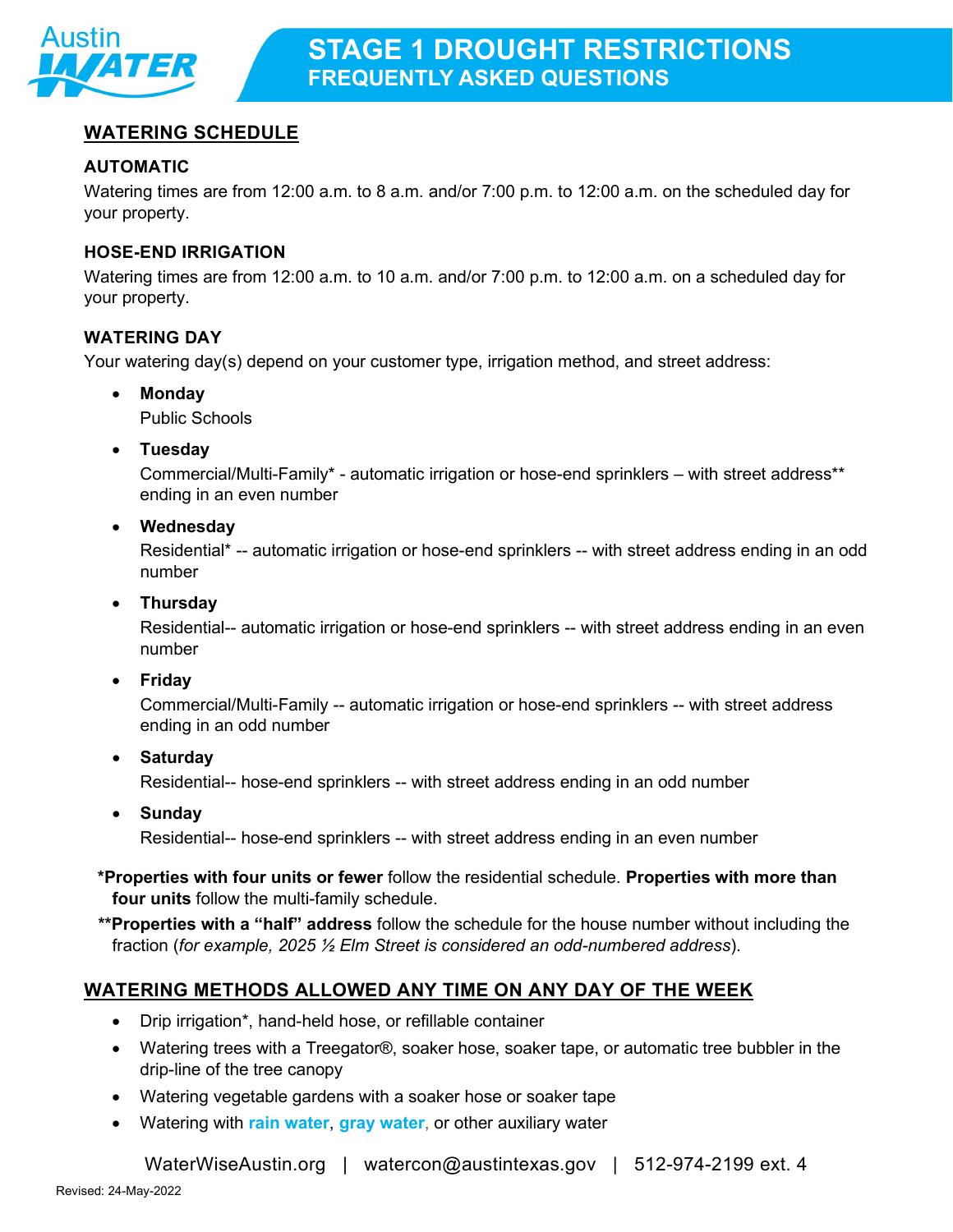\*If your drip system is part of an automatic irrigation system, you must turn off the spray head zones

## **OTHER WATERING RESTRICTIONS**

Customers must also prevent **[water waste](https://library.municode.com/tx/austin/codes/code_of_ordinances?nodeId=TIT6ENCOCO_CH6-4WACO_ART2WAUSMAREAC_DIV1REAC_S6-4-12WAWAPR)** at their property. Water waste includes:

- Failing to repair a controllable leak, including a broken sprinkler head, a broken or leaking pipe, or a leaking valve.
- Operating a permanently installed irrigation system with:
	- $\circ$  a broken head;
	- $\circ$  a head that is out of adjustment where the arc of the spray head is over a street, parking area, or other impervious surface; or
	- $\circ$  a head that is misting because of high water pressure
- Allowing water to:
	- $\circ$  Run off a property so that there is a trail of water running in a street, parking area, or other impervious surface for a distance of 50 feet or greater
	- $\circ$  Pond to a depth greater than  $\frac{1}{4}$  inch in a street, parking area, or other impervious surface.

## **SCHOOLS**

Watering is allowed from 12:00 a.m. to 8:00 a.m. and/or from 7:00 p.m. to 12:00 a.m. on an assigned day. Athletic fields are exempt from the schedule and may be irrigated at any time on any day.

**Public** schools water on Mondays.

**Private** schools follow the commercial schedule. The watering day is determined by the address on the water utility service account.

- Odd-numbered addresses water on Friday
- Even-numbered addresses water on Tuesday.

## **CONDOS, TOWNHOMES, AND MOBILE PARKS**

**Individual owner-operated sprinkler systems** follow the residential schedule. The watering day(s) is based on the number of the condo, townhome, or mobile home.

If using an automatic irrigation system:

- Odd-numbered units water on Wednesday.
- Even-numbered units water on Thursday.

If using a hose-end sprinkler:

- Odd-numbered units water on Wednesday and Saturday.
- Even-numbered units water on Thursday and Sunday.

**Irrigation systems in common areas**, operated by property management, follow the commercial schedule. Addresses are determined by the address of the water utility service account.

• Odd-numbered addresses water on Friday.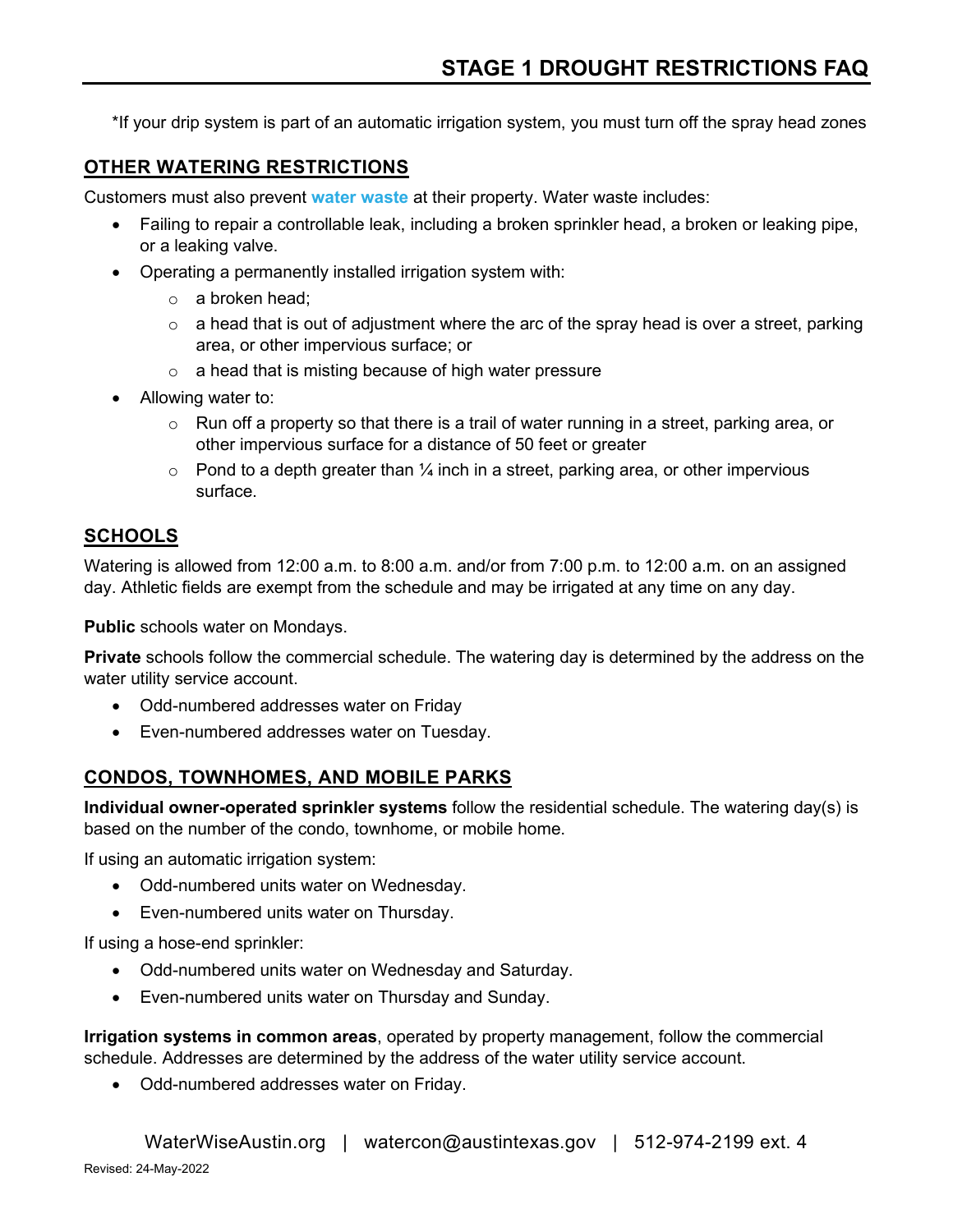• Even-numbered addresses water on Tuesday.

## **PRESSURE WASHING**

#### **CAN I WASH MY SIDEWALK/DRIVEWAY/DECK/PATIO/OTHER PAVED AREA? WHAT ABOUT THE SIDING ON MY HOUSE/FENCE/OTHER UNPAVED SURFACE?**

Yes. You may pressure wash these items if you use a pressure washer with a 3.5 gallon per minute nozzle with a positive shutoff valve. You may also wash items using a garden hose with a positive shotoff valve attached or bucket.

### **I AM A PROFESSIONAL PRESSURE WASHER. WHAT RESTRICTIONS DO I HAVE TO FOLLOW?**

All professional pressure washers, including mobile vehicle washing businesses, must use equipment that includes:

- Spray nozzles that use no more than 3.5 gallons per minute,
- Recycling unit,
- Working trigger shut-off, and
- Protective weep mechanism- where applicable.

# **WASHING VEHICLES**

### **CAN I WASH MY VEHICLE IN MY DRIVEWAY OR YARD?**

Yes. You may wash your car at home. You can use a pressure washer with a 3.5 gallon per minute nozzle with a positive shutoff valve, an auto shut-off garden hose nozzle, or bucket.

## **CAN MY ORGANIZATION HOLD A CHARITY CAR WASH?**

Yes, as long as it takes place at a car wash facility that has completed an **[annual efficiency](http://www.austintexas.gov/page/commercial-vehicle-wash-facility-efficiency-assessments)  [inspection](http://www.austintexas.gov/page/commercial-vehicle-wash-facility-efficiency-assessments)**.

## **FOUNTAINS**

#### **MAY I RUN AN ORNAMENTAL FOUNTAIN? WHAT ABOUT A WATER FEATURE IN MY GARDEN?**

Yes, they may run as long as they recirculate the water. A recirculating fountain cycles water from its reservoir or catchment basin back to the orifice or fountain jet.

## **WHEN CAN I ADD WATER TO A RECIRCULATING FOUNTAIN OR BIRDBATH?**

You may add water at any time on any day.

## **CAN I OPERATE MY FOUNTAIN IF I USE GRAYWATER OR RECLAIMED WATER?**

State law does not allow **[gray water](http://www.austintexas.gov/page/graywater)** to spray into the air so it cannot be used in a fountain. **[Reclaimed](http://austintexas.gov/department/water-reclamation)  [water](http://austintexas.gov/department/water-reclamation)** is not the same as gray water. Reclaimed water is highly treated and can be used in a fountain.

## **CAN I OPERATE A NON-RECIRCULATING FOUNTAIN IF I FILL IT WITH BOTTLED WATER?**

Yes, bottled water is not regulated by the Water Conservation Code.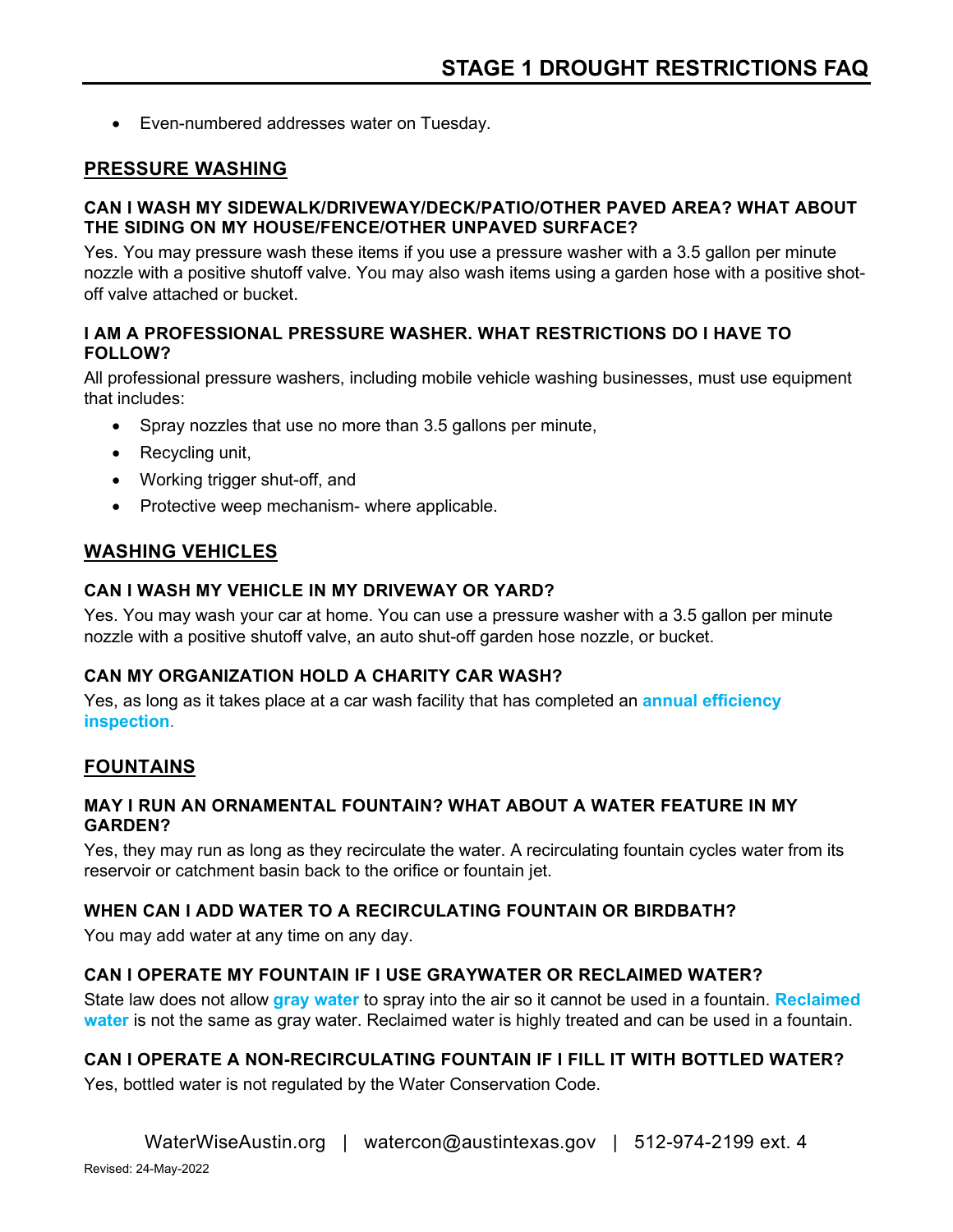# **CAN I RUN A NON-RECIRCULATING FOUNTAIN IF IT SUPPLIES WATER TO WILDLIFE?**

No, all operating fountains must recirculate. You can use a handheld hose or bucket to fill it so it can provide water to animals or serve as a birdbath.

# **RECREATIONAL WATER USE**

### **ARE THERE RESTRICTIONS ON OPERATING POOLS, SPLASH PADS, AND SPAS?**

No. Pools, splash pads, and spas may be used, operated, and filled without restriction.

### **ARE THERE RESTRICTIONS ON MY KIDS PLAYING WITH WATER?**

Children can use recreational water toys under all stages except Stage 4. Please place the toys in an area that keeps run off from the property to a minimum.

# **PATIO MISTERS**

### **CAN A RESTAURANT/CAFÉ/BAR OPERATE A PATIO MISTER?**

Yes. Commercial facilities may operate patio misters between 4 p.m. and midnight.

### **I HAVE A PATIO MISTER IN MY BACKYARD. CAN I USE IT?**

Yes. The Water Conservation Code does not restrict home use of patio misters

## **BUILDING FOUNDATIONS**

### **I AM CONCERNED ABOUT FOUNDATION CRACKING. WHEN CAN I WATER IT?**

You may water your home's foundation on your assigned watering day(s) and times. Set the sprinklers to water the ground about 18 inches from the foundation.

## **ENFORCEMENT**

#### **WHO HAS TO FOLLOW THE WATER RESTRICTIONS?**

All Austin Water customers must follow the restrictions. This includes customers who live in the Austin Extraterritorial Jurisdiction (ETJ).

## **IF I USE AN AUXILIARY WATER SOURCE, DO I HAVE TO FOLLOW THE SCHEDULE?**

No. The Water Conservation Code does not apply to auxiliary waters, such as **[reclaimed water](http://austintexas.gov/department/water-reclamation)**, **[rainwater](http://www.austintexas.gov/department/water-conservation-rebates)**, **[gray water](http://www.austintexas.gov/page/graywater)**, or well water. However, auxiliary waters are subject to other city and state regulations.

## **WHAT ARE THE CONSEQUENCES OF A VIOLATION?**

Failing to follow the restrictions initially result in a warning. Subsequent violations can result in an administrative penalty, starting at \$25 for residential customers and \$150 for commercial customers.

## **WHAT ARE THE ADMINISTRATIVE PENALTIES?**

Residential penalties start at \$25 per violation. Commercial penalties begin at \$150 per violation. Penalty charges increase after each violation. The current Water Conservation penalties and penalty ranges were approved on May 5, 2022 by Austin City Council. **The penalty matrix can be found [here.](/sites/default/files/files/Water/Conservation/Current%20Water%20Conservation%20Penalties_05-06-2022%20(003).pdf)**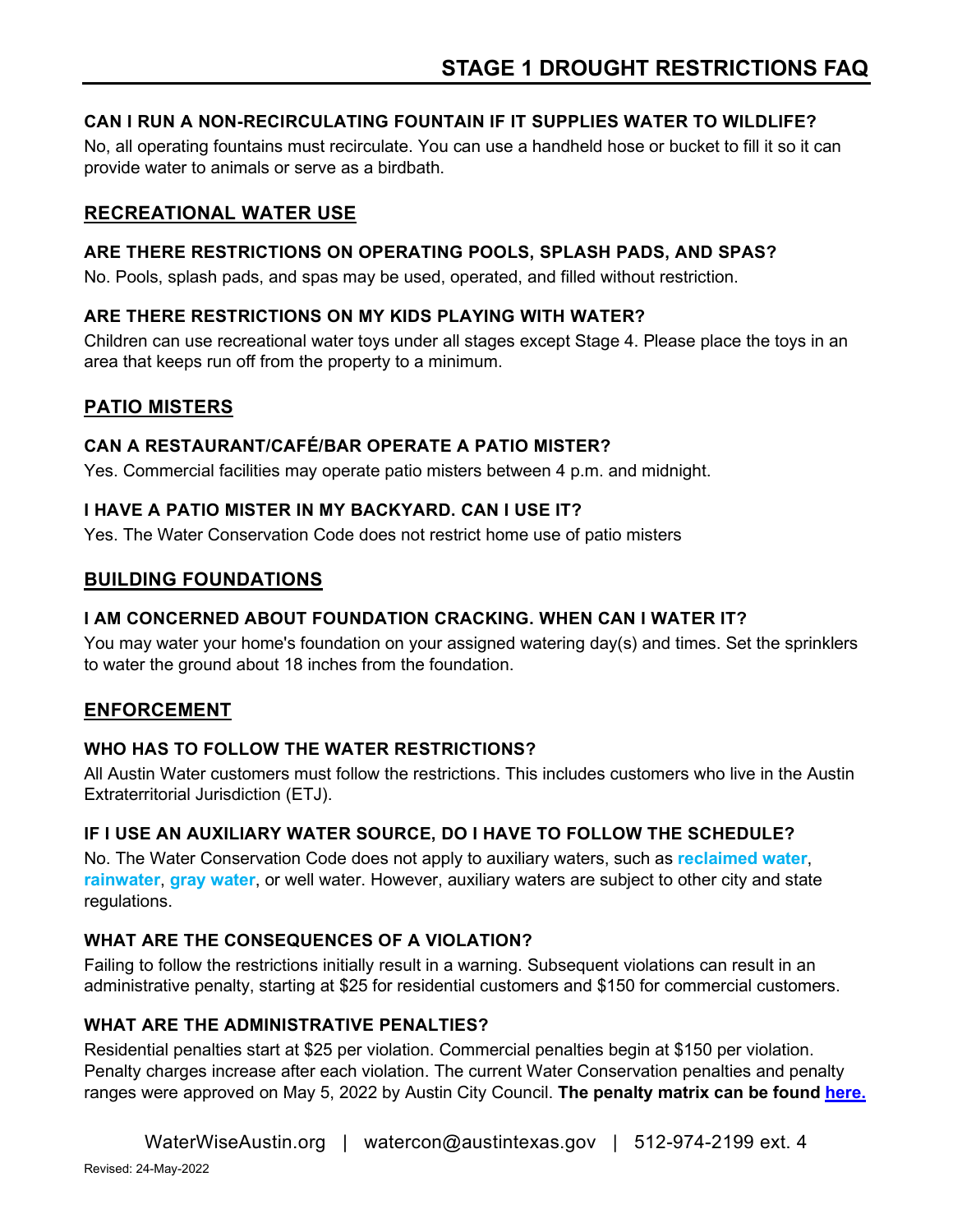#### **PENALTY CHARGE IF RUNOFF FROM ANOTHER PERSON'S PROPERTY COMES ONTO MINE?**

No. Only the property where the runoff originates will be in violation.

#### **WHAT DOES IT MEAN IF I RECEIVE A REPORT OF AN ALLEGED VIOLATION POSTCARD IN THE MAIL?**

It means that your address was reported to 3-1-1 for a water violation. Austin Water sends a Report of Violation postcard as a courtesy so you can make sure your irrigation system is set for the correct schedule. It does not mean that you received a violation charge.

## **HOW DO I REPORT A WATER VIOLATION?**

You can call 3-1-1, submit a **[report online](https://austin-csrprodcwi.motorolasolutions.com/Home.mvc/Index)** (*under Service Type, select Water Waste Report*), or use the **[311 app](http://www.austintexas.gov/department/smart-phone-app-overview)** on your mobile device. When reporting a violation, please provide the address, time, date, and type of violation. Additional information such as a business name or specific location on the property is also helpful.

# **HOW CAN I FOLLOW UP ON WATER VIOLATION REPORTS?**

You may call 3-1-1 to follow up.

### **I HAVE REPORTED A VIOLATION SEVERAL TIMES. WHY HAS THERE NOT BEEN A PENALTY CHARGE?**

An Austin Water staff member must witness a violation before issuing a penalty charge. We use the reports we receive to schedule patrols at times when violations are likely to occur. We also use them to prioritize patrols by neighborhood.

# **WHAT CAN I DO TO PREVENT WATER WASTE?**

- Inspect and maintain your irrigation system to repair leaks, replace broken sprinkler heads, adjust misaligned heads, and reduce misting. You are allowed to test your system at any time as long as you are present.
- Know your irrigation controller. Make sure watering times are appropriate to reduce overwatering/runoff.
- Incorporate the topography of your property into the design of your landscape.

# **I HAVE RUNOFF BECAUSE MY PROPERTY IS ON A SLOPE. WHAT SHOULD I DO?**

If runoff is an issue, talk to your landscaper or irrigator about strategies to reduce the amount of water that flows from your property. You can also speak with Austin Water staff at 512-974-2199 for guidance on this issue.

### **WHAT CAN I DO IF MY SPRINKLER HEADS ARE MISTING BECAUSE MY WATER PRESSURE IS HIGH?**

One way to prevent misting is to have a licensed irrigator install a Pressure Reduction Valve (PRV) on your system. Austin Water offers **[rebates](http://www.austintexas.gov/department/water-conservation-rebates)** for PRV installation.

# **VARIANCES**